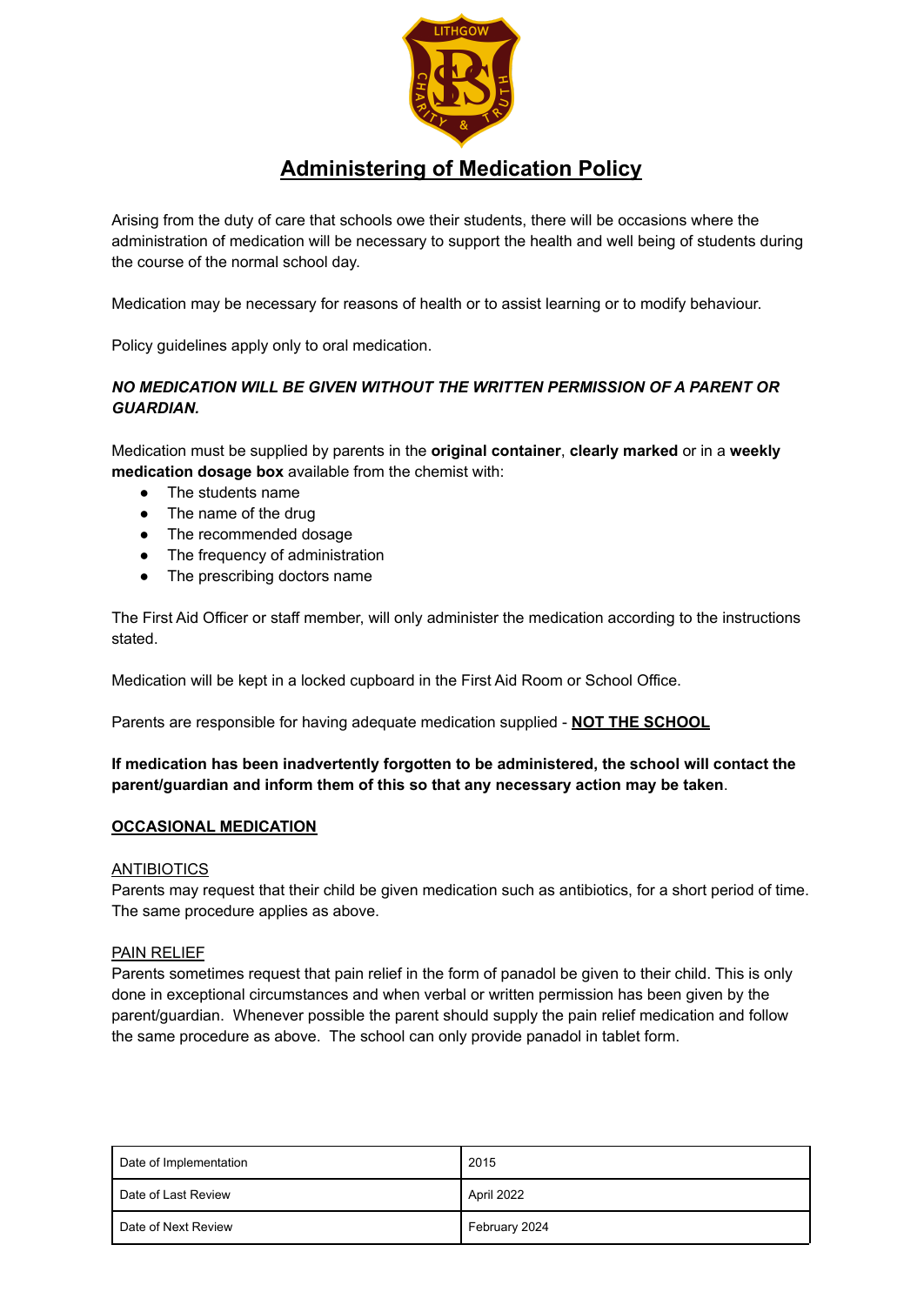# **St Patrick's School Lithgow**



Cnr Mort & Lithgow Sts Lithgow. 2790 Phone: (02) 6351 3719 FAX: (02) 6353 1731 stpatslithgow@bth.catholic.edu.au

# **Medication in Schools - Administration**

### **PARENTS REQUEST FORM**

*The completed form is to be kept on file by the Principal.*

| L                                                                                            |
|----------------------------------------------------------------------------------------------|
| a student of St. Patrick's School in Year______________request that my child be administered |
| the following medication at school by an adult as designated by the Principal in accordance  |
| with the school's First Aid Policy.                                                          |
|                                                                                              |
| I accept full responsibility in delegating administration of the medication to the           |
| school.                                                                                      |
|                                                                                              |
| The medication to be administered was prescribed by Dr. ________________________             |
| on _______________________________(date) with the following directions:                      |
|                                                                                              |
|                                                                                              |
|                                                                                              |
|                                                                                              |
|                                                                                              |
|                                                                                              |
|                                                                                              |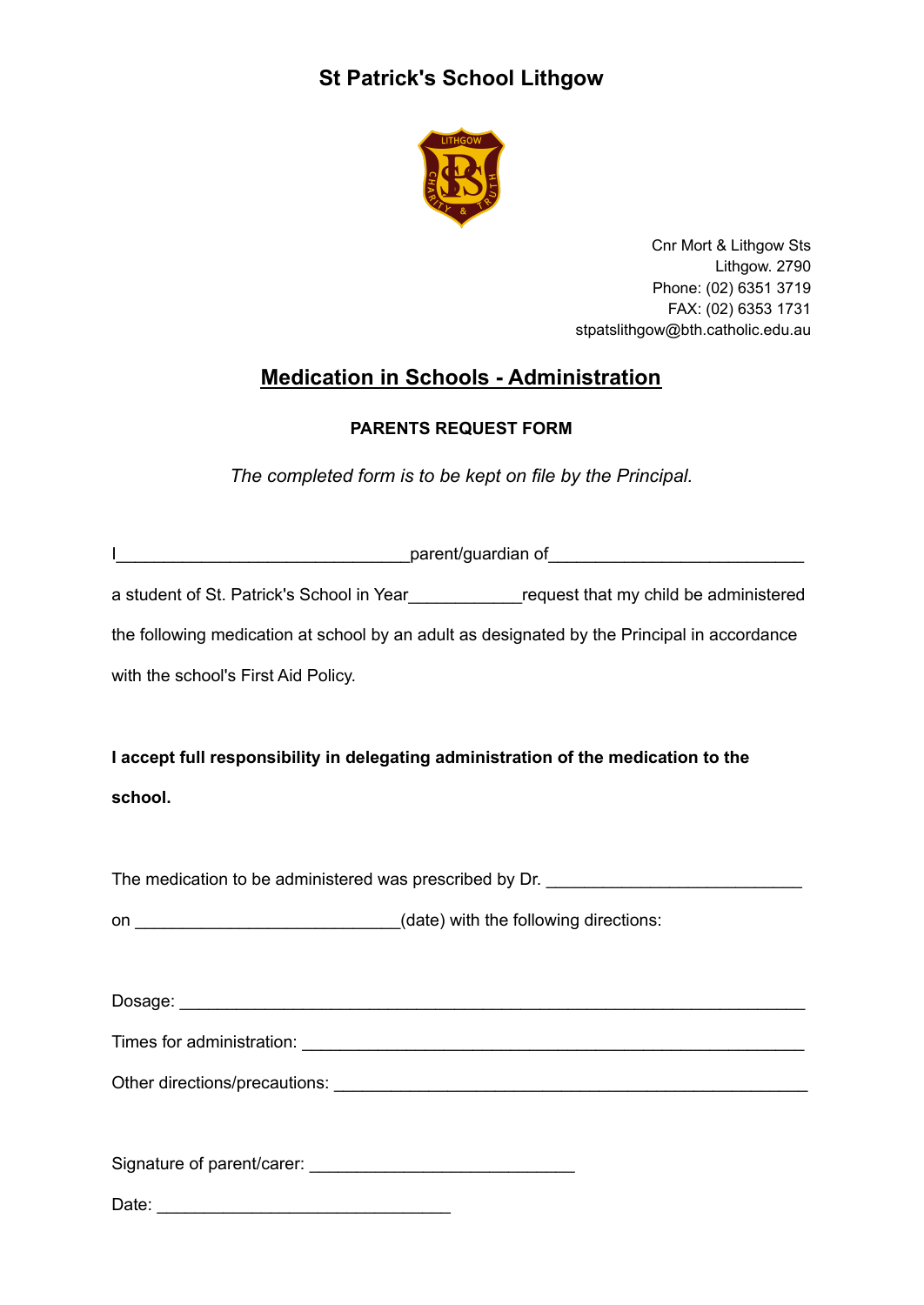

### **MEDICAL ADVICE TO SCHOOL**

\_\_\_\_\_\_\_\_\_\_\_\_\_\_\_\_\_\_\_\_\_\_\_\_\_\_\_\_\_\_\_\_\_\_\_\_\_\_\_\_\_\_\_\_\_\_\_\_\_\_\_\_\_\_\_\_\_\_\_\_\_\_\_\_\_\_\_\_\_\_\_\_\_ \_\_\_\_\_\_\_\_\_\_\_\_\_\_\_\_\_\_\_\_\_\_\_\_\_\_\_\_\_\_\_\_\_\_\_\_\_\_\_\_\_\_\_\_\_\_\_\_\_\_\_\_\_\_\_\_\_\_\_\_\_\_\_\_\_\_\_\_\_\_\_\_\_ \_\_\_\_\_\_\_\_\_\_\_\_\_\_\_\_\_\_\_\_\_\_\_\_\_\_\_\_\_\_\_\_\_\_\_\_\_\_\_\_\_\_\_\_\_\_\_\_\_\_\_\_\_\_\_\_\_\_\_\_\_\_\_\_\_\_\_\_\_\_\_\_\_

### **To be completed by Prescribing Doctor**

Student's Full Name: \_\_\_\_\_\_\_\_\_\_\_\_\_\_\_\_\_\_\_\_\_\_\_\_\_\_\_\_\_\_\_\_\_\_\_\_\_\_\_\_\_\_\_\_\_\_\_\_

1. Medical condition(s) of the child requiring regular treatment:

2. Essential medication requiring administration during school hours:

| <b>MEDICATION DETAILS</b> |                    |        |                        |                             |                        |  |
|---------------------------|--------------------|--------|------------------------|-----------------------------|------------------------|--|
| <b>Condition Name</b>     | Medication<br>Name | Dosage | Time/s of<br>Admission | <b>Special Instructions</b> | Self-Admin<br>(Yes/No) |  |
|                           |                    |        |                        |                             |                        |  |
|                           |                    |        |                        |                             |                        |  |
|                           |                    |        |                        |                             |                        |  |
|                           |                    |        |                        |                             |                        |  |
|                           |                    |        |                        |                             |                        |  |

3. Recommended restrictions on participation in school activities (e.g. sport, use of tools or machinery):

\_\_\_\_\_\_\_\_\_\_\_\_\_\_\_\_\_\_\_\_\_\_\_\_\_\_\_\_\_\_\_\_\_\_\_\_\_\_\_\_\_\_\_\_\_\_\_\_\_\_\_\_\_\_\_\_\_\_\_\_\_\_\_\_\_\_\_\_\_\_\_\_\_ \_\_\_\_\_\_\_\_\_\_\_\_\_\_\_\_\_\_\_\_\_\_\_\_\_\_\_\_\_\_\_\_\_\_\_\_\_\_\_\_\_\_\_\_\_\_\_\_\_\_\_\_\_\_\_\_\_\_\_\_\_\_\_\_\_\_\_\_\_\_\_\_\_

\_\_\_\_\_\_\_\_\_\_\_\_\_\_\_\_\_\_\_\_\_\_\_\_\_\_\_\_\_\_\_\_\_\_\_\_\_\_\_\_\_\_\_\_\_\_\_\_\_\_\_\_\_\_\_\_\_\_\_\_\_\_\_\_\_\_\_\_\_\_\_\_\_ \_\_\_\_\_\_\_\_\_\_\_\_\_\_\_\_\_\_\_\_\_\_\_\_\_\_\_\_\_\_\_\_\_\_\_\_\_\_\_\_\_\_\_\_\_\_\_\_\_\_\_\_\_\_\_\_\_\_\_\_\_\_\_\_\_\_\_\_\_\_\_\_\_

\_\_\_\_\_\_\_\_\_\_\_\_\_\_\_\_\_\_\_\_\_\_\_\_\_\_\_\_\_\_\_\_\_\_\_\_\_\_\_\_\_\_\_\_\_\_\_\_\_\_\_\_\_\_\_\_\_\_\_\_\_\_\_\_\_\_\_\_\_\_\_\_\_ \_\_\_\_\_\_\_\_\_\_\_\_\_\_\_\_\_\_\_\_\_\_\_\_\_\_\_\_\_\_\_\_\_\_\_\_\_\_\_\_\_\_\_\_\_\_\_\_\_\_\_\_\_\_\_\_\_\_\_\_\_\_\_\_\_\_\_\_\_\_\_\_\_

4. Recommended procedure in crisis situation:

5. Additional comments:

Signed: \_\_\_\_\_\_\_\_\_\_\_\_\_\_\_\_\_\_\_\_\_\_\_\_\_\_\_\_\_\_\_\_\_\_\_\_\_\_\_ Date: \_\_\_\_\_\_\_\_\_\_\_\_\_\_\_\_\_\_\_\_\_\_

Prescribing Doctor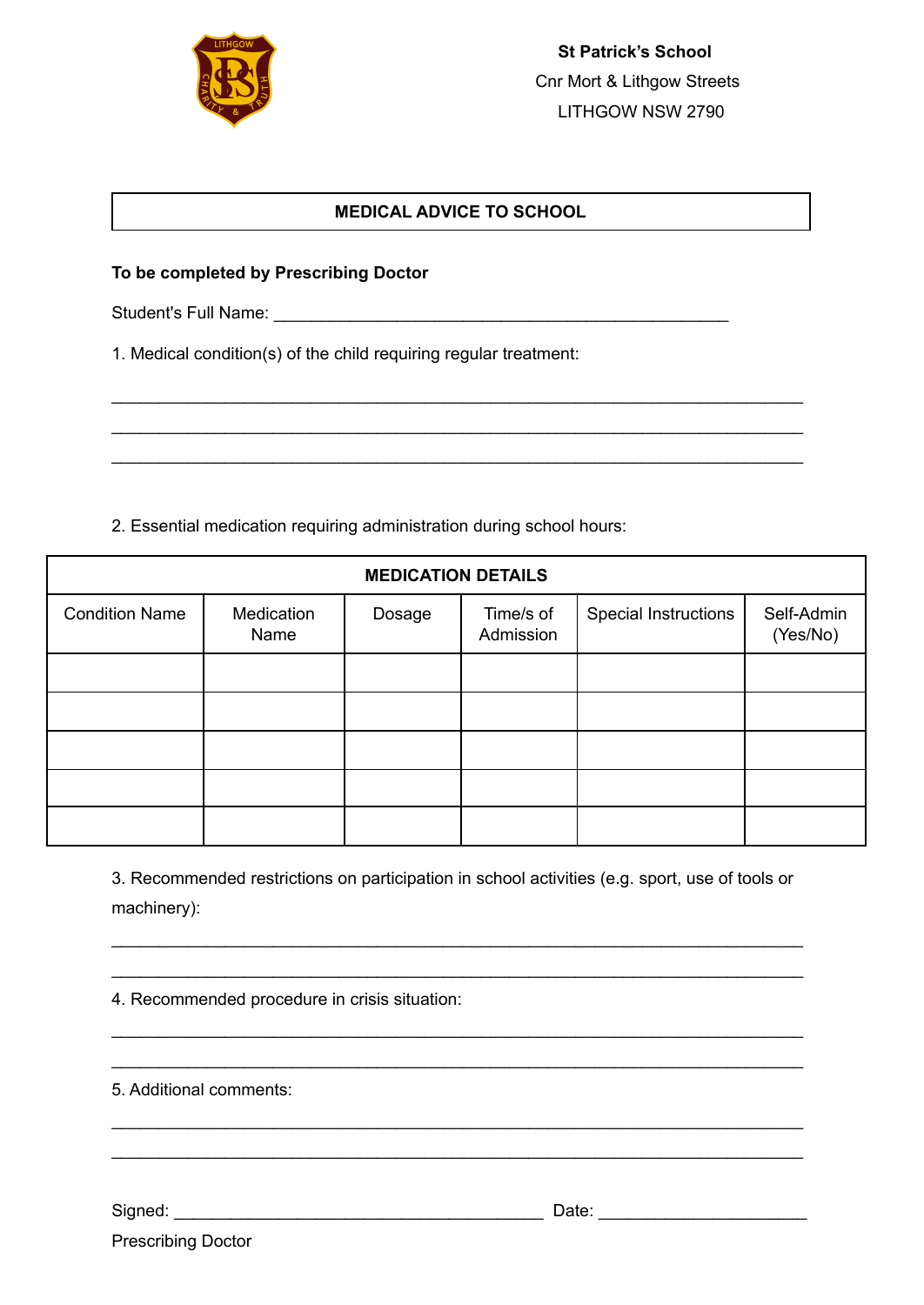# **St Patrick's School Lithgow**



Cnr Mort & Lithgow Sts Lithgow. 2790 Phone: (02)6351 3719 FAX:(02) 6353 1731 stpatslithgow@bth.catholic.edu.au

# **Medication in Schools - Administration**

# **PARENTS REQUEST FORM**

*The completed form is to be kept on file by the Principal.*

| a student of St. Patrick's School in Year ____________request that my child be administered |
|---------------------------------------------------------------------------------------------|
| the following medication at school by an adult as designated by the Principal in accordance |
| with the school's First Aid Policy.                                                         |
|                                                                                             |
| I accept full responsibility in delegating administration of the medication to the          |
| school.                                                                                     |
|                                                                                             |
| The medication to be administered was prescribed by Dr. ________________________            |
| on _________________________(date) with the following directions:                           |
|                                                                                             |
|                                                                                             |
|                                                                                             |
|                                                                                             |
|                                                                                             |
|                                                                                             |